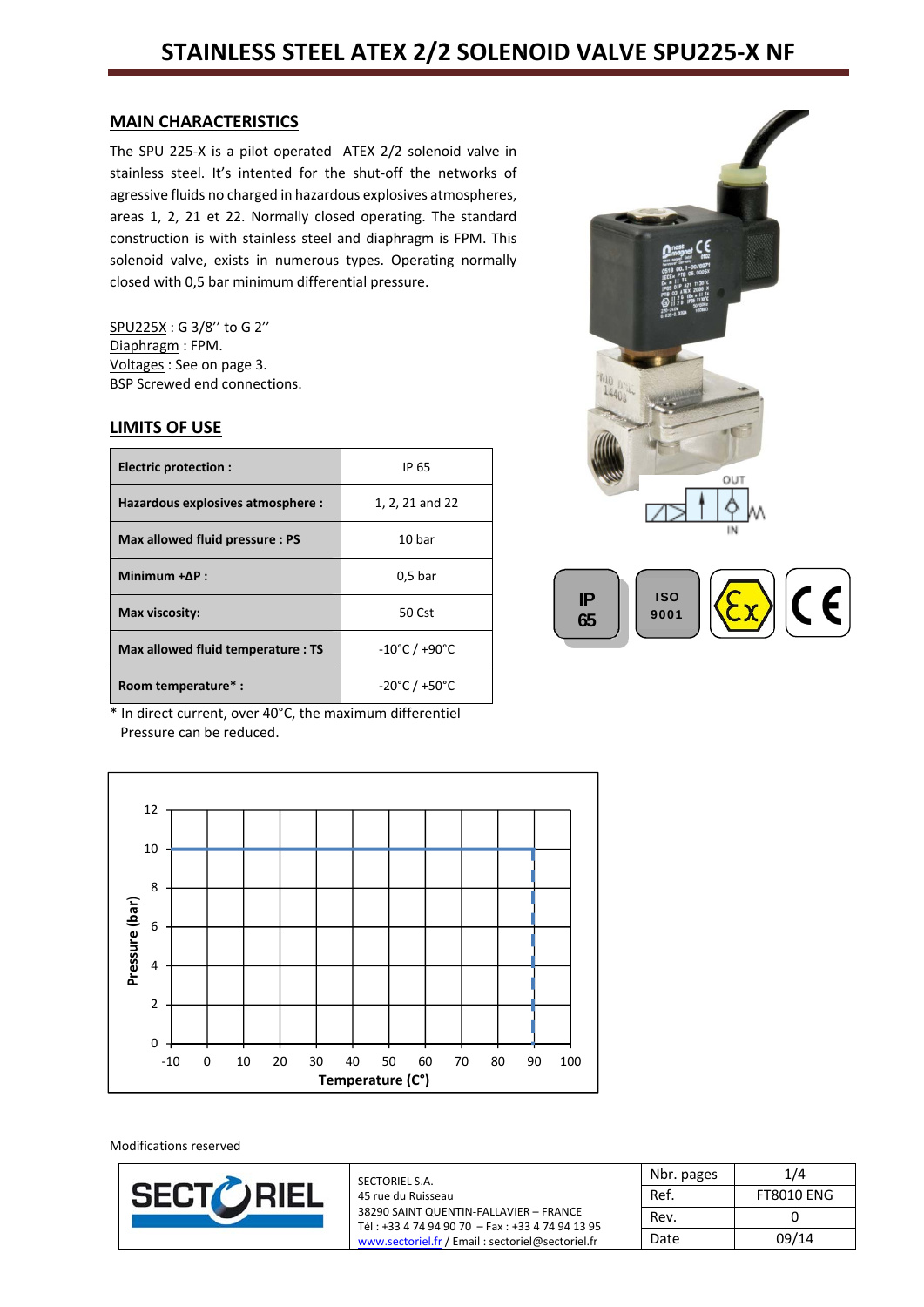#### **REGULATIONS AND STANDARD OF CONSTRUCTION**

| Item                               | <b>Standard</b>                | <b>Item</b>               | <b>Standard</b>     |
|------------------------------------|--------------------------------|---------------------------|---------------------|
| Pressure Equipment Directive 97/23 | $3/8$ " to 1": A3 § 3 excluded | Stainless steel           | EN 1503-1           |
| Low voltage directive 73/23        | 1" 1/4 to 2": category I       | <b>BSP Thread</b>         |                     |
| Directive ATEX                     | Category 2                     | Size                      | EN 12516-1          |
| Coil: II 2G/D EEx m II T4          | PTB 03 ATEX 2086 X             | Body: II 2G/D EEx c II T4 | SIRA 09 ATEX 6180 X |

# **DIMENSIONS (mm) AND WEIGHT (kg)**

| <b>DN</b>          | A    | B     | C   | Weight (kg) |
|--------------------|------|-------|-----|-------------|
| 3/8''              | 66,5 | 106,5 | 48  | 1,11        |
| 1/2''              | 66,5 | 106,5 | 48  | 1,09        |
| 3/4''              | 99   | 126,5 | 70  | 1,91        |
| 1''                | 99   | 126,5 | 70  | 1,77        |
| 1'' 1/4            | 131  | 145,5 | 96  | 3,11        |
| 1'' 1/2            | 131  | 145,5 | 96  | 2,92        |
| $2^{\prime\prime}$ | 160  | 160,5 | 112 | 2,90        |

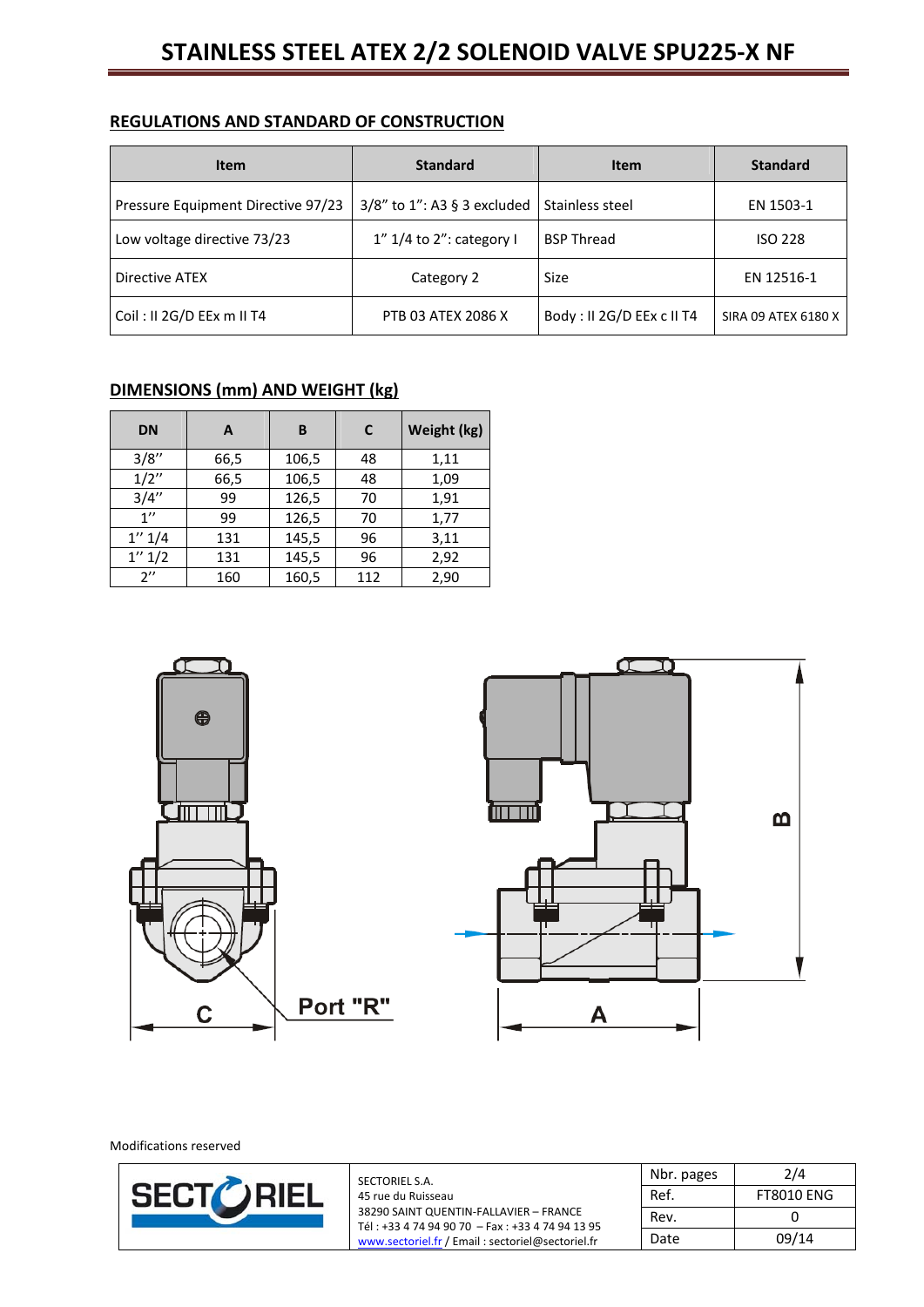# **STAINLESS STEEL ATEX 2/2 SOLENOID VALVE SPU225‐X NF**

| <b>DN</b>          | Port (R)<br>(mm) | $Kv (m^3/h)$ | <b>Max Diff</b><br>Pressure (bar) | <b>Min Diff</b><br>Pressure (bar) | <b>Operating time (s)</b> |
|--------------------|------------------|--------------|-----------------------------------|-----------------------------------|---------------------------|
| $3/8$ "            | 13               | 3,4          | 10                                | 0,5                               | 20-60 ms                  |
| 1/2''              | 13               | 3,4          | 10                                | 0,5                               | 20-60 ms                  |
| $3/4$ "            | 25               | 8,9          | 10                                | 0,5                               | 20-60 ms                  |
| $1^{\prime\prime}$ | 25               | 8,9          | 10                                | 0,5                               | 20-60 ms                  |
| 1'' 1/4            | 38               | 15,8         | 10                                | 0,5                               | 50-80 ms                  |
| 1'' 1/2            | 38               | 21,3         | 10                                | 0,5                               | 50-80 ms                  |
| $2^{\prime\prime}$ | 50               | 34,1         | 10                                | 0,5                               | 50-80 ms                  |

## **HYDRAULICS CHARACTERISTICS**

### **ELECTRIC CHARACTERISTICS**

Coil classified F. Duty 100%. Connecting by thread

| <b>Coil</b><br><b>ATEX</b> | Current | Available voltages (V) |     | <b>Frequency</b> |       | <b>Power consumption</b> |
|----------------------------|---------|------------------------|-----|------------------|-------|--------------------------|
|                            | AC Coil | 24                     | 230 | 50 Hz            | 60 Hz | 18,1 VA                  |
|                            | DC Coil | 24                     |     |                  |       | 15 W                     |

### **CONSTRUCTION**

| n°             | Item       | <b>Material</b>        |  |  |
|----------------|------------|------------------------|--|--|
| 1              | Body       | Stainless steel 1.4408 |  |  |
| 2              | Diaphragm  | FPM                    |  |  |
| 3              | Spring     | Stainless steel        |  |  |
| 4              | Cover      | Stainless steel 1.4408 |  |  |
| 5              | Screw      | Stainless steel 1.4301 |  |  |
| 6              | Plunger    | Stainless steel 1.4301 |  |  |
| $\overline{ }$ | Spring     | Stainless steel        |  |  |
| 8              | Tube-guide | Stainless steel 1.4301 |  |  |
| 9              | Coil       | PBT +30 % GF           |  |  |
| 10             | Washer     | Stainless steel        |  |  |
| 11             | Nut        | Stainless steel        |  |  |